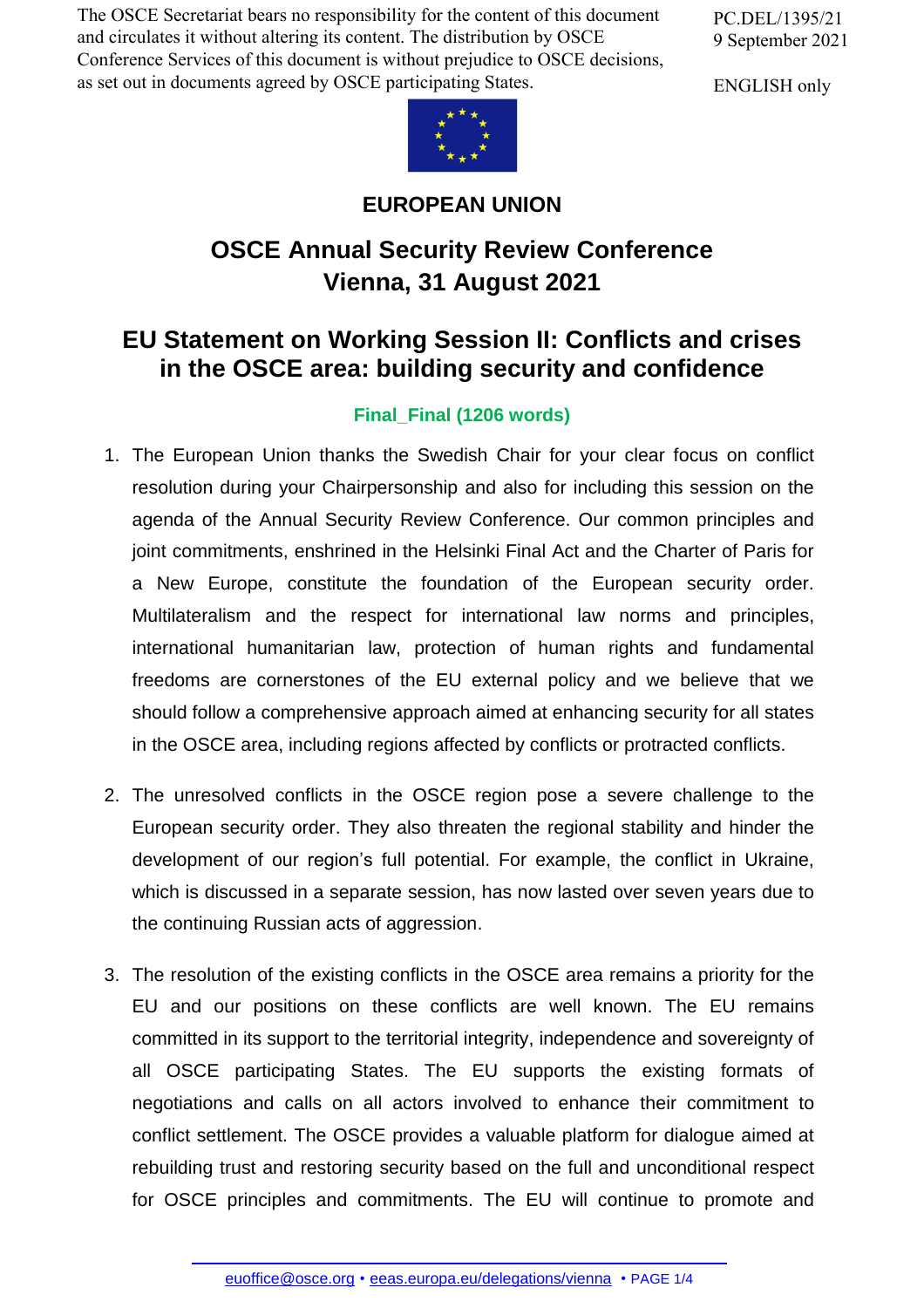support confidence building measures to assist the resolution of these conflicts, in co-operation with the OSCE and other relevant interlocutors.

- 4. The EU has a high level of ambition regarding peace mediation as a key tool of conflict prevention and resolution and peacebuilding. This level of ambition is reflected in the Council Conclusions on EU Peace Mediation, which were adopted in December 2020. Gender mainstreaming and women's full, equal and meaningful access to, and participation and leadership in, conflict resolution processes are also a specific priority for the EU and we reiterate our commitment to the full implementation of the Women, Peace and Security (WPS) agenda.
- 5. The European Union welcomes the ceasefire on the ground following the signature of the trilateral statement by Armenia, Azerbaijan and Russia on 9 November 2020. We support the call made by the Co-Chairs of the Minsk Group to resume the high level political dialogue between Armenia and Azerbaijan under their auspices as soon as possible. We also reaffirm our support for the Personal Representative of the Chairperson-in-Office, Andrzej Kasprzyk.
- 6. The EU strongly encourages the Parties to jointly agree on the parameters for the long-term implementation of a set of stabilization, post-ceasefire rehabilitation and confidence-building measures. The EU reiterates that this is a humanitarian issue of the utmost importance. We hope that this important process will continue to its conclusion as soon as possible, in accordance with international humanitarian law and the obligations undertaken by the Parties. The European Union and other international actors have actively encouraged moves in this direction and we urge further cooperation between the countries involved. The EU remains fully committed to the efforts to achieve lasting peace within the OSCE Minsk process and to foster prosperous developments in the region. It stands ready to contribute to this, including through the EU Special Representative for the South Caucasus and the crisis in Georgia, Toivo Klaar, and in particular through support for confidence-building measures.
- 7. Madam Chair, the European Union recalls its support for a peaceful and comprehensive settlement of the Transnistrian conflict on the basis of respect for the territorial integrity and sovereignty of the Republic of Moldova, within its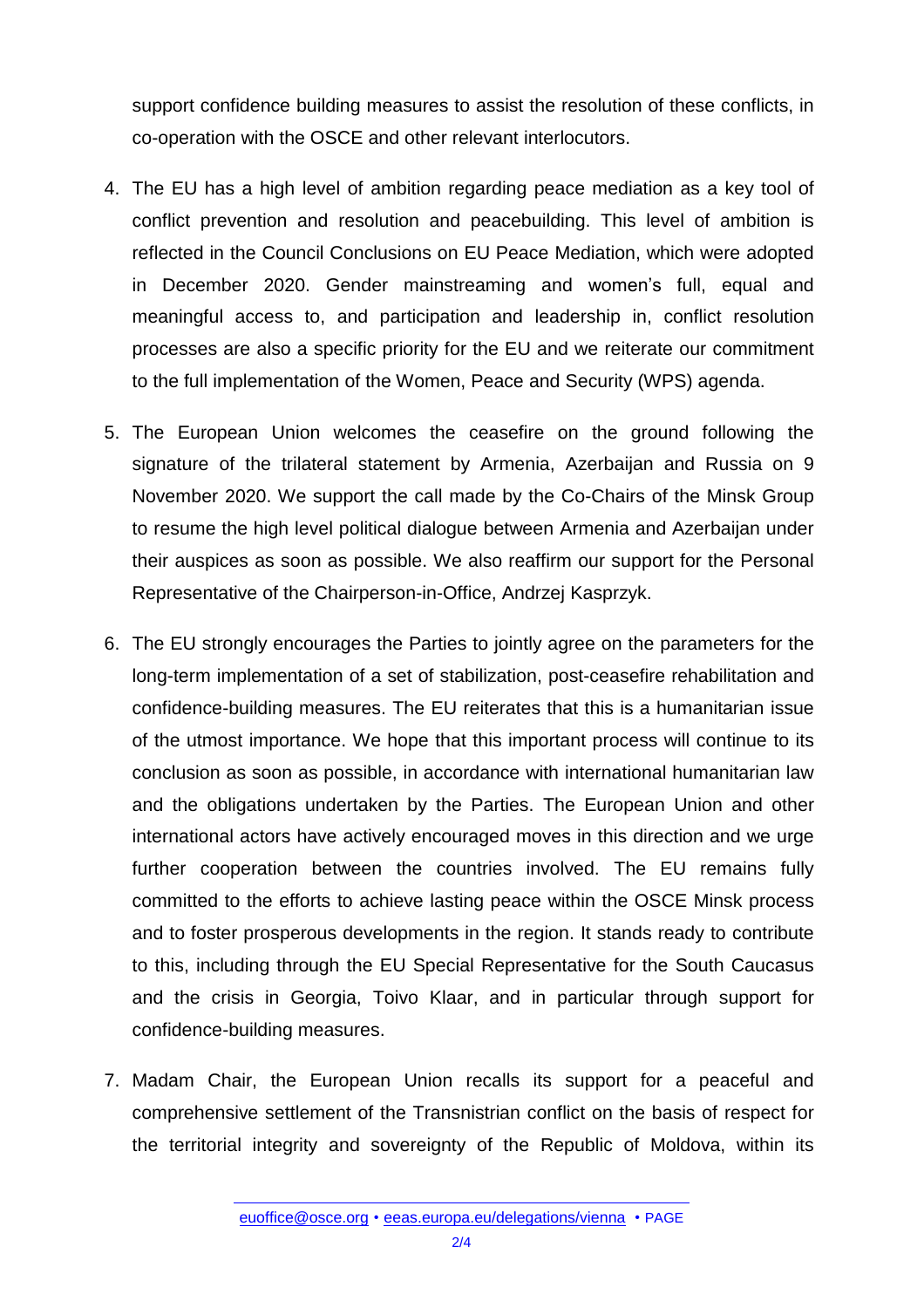internationally recognized borders, with a special status for Transnistria. We support the efforts of the OSCE Special Representative of the Chairmanship-in-Office to hold a meeting in a "5+2" format as we are convinced that this is the only mechanism to achieve a comprehensive and lasting settlement of the conflict. We underline the need to continue the results-oriented approach towards a peaceful resolution of the conflict and to address all three baskets, including in the political, institutional and security aspects of the third basket. Such a meeting would also hopefully lead to concrete improvements in the living conditions of the local populations and to additional steps regarding the respect for human rights and freedom of movement. We would also like to see advancement on the implementation of the confidence-building measures approved in Berlin 2016 and in Vienna 2017, and then reaffirmed in Rome 2018.

- 8. We call for the withdrawal of the remaining forces of the Russian army from the Republic of Moldova in accordance with Russia's commitment made at the 1999 Istanbul Summit. We have taken note of the statements by the Russian Federation announcing its intention to destroy the ammunition from the depot in Cobasna. We recall that the OSCE has the mandate and means to contribute to the removal and destruction of the Russian munitions and armaments. Its involvement is essential for the transparency and international verification of these operations.
- 9. Madam Chair, the European Union reiterates its firm support for the sovereignty and territorial integrity of Georgia within its internationally recognised borders. We underline our deep concern about the Russian military presence in Georgia and the increased number of military exercises and infrastructure reinforcements as well as continuous illegal acts aimed at integrating the Georgian regions of Abkhazia and South Ossetia into Russia's regulatory and security space. These steps run contrary to the principles of international law and commitments undertaken by Russia, including in the EU-mediated 2008 ceasefire agreement and its implementing measures. We recall the ruling of the European Court of Human Rights on 21 January 2021 concluding that Russia, by exercising effective control over Georgia's regions of South Ossetia and Abkhazia after 12 August 2008, violated several provisions of the European Convention on Human Rights. EU calls upon the Russian Federation to ensure proper follow-up of this ruling.